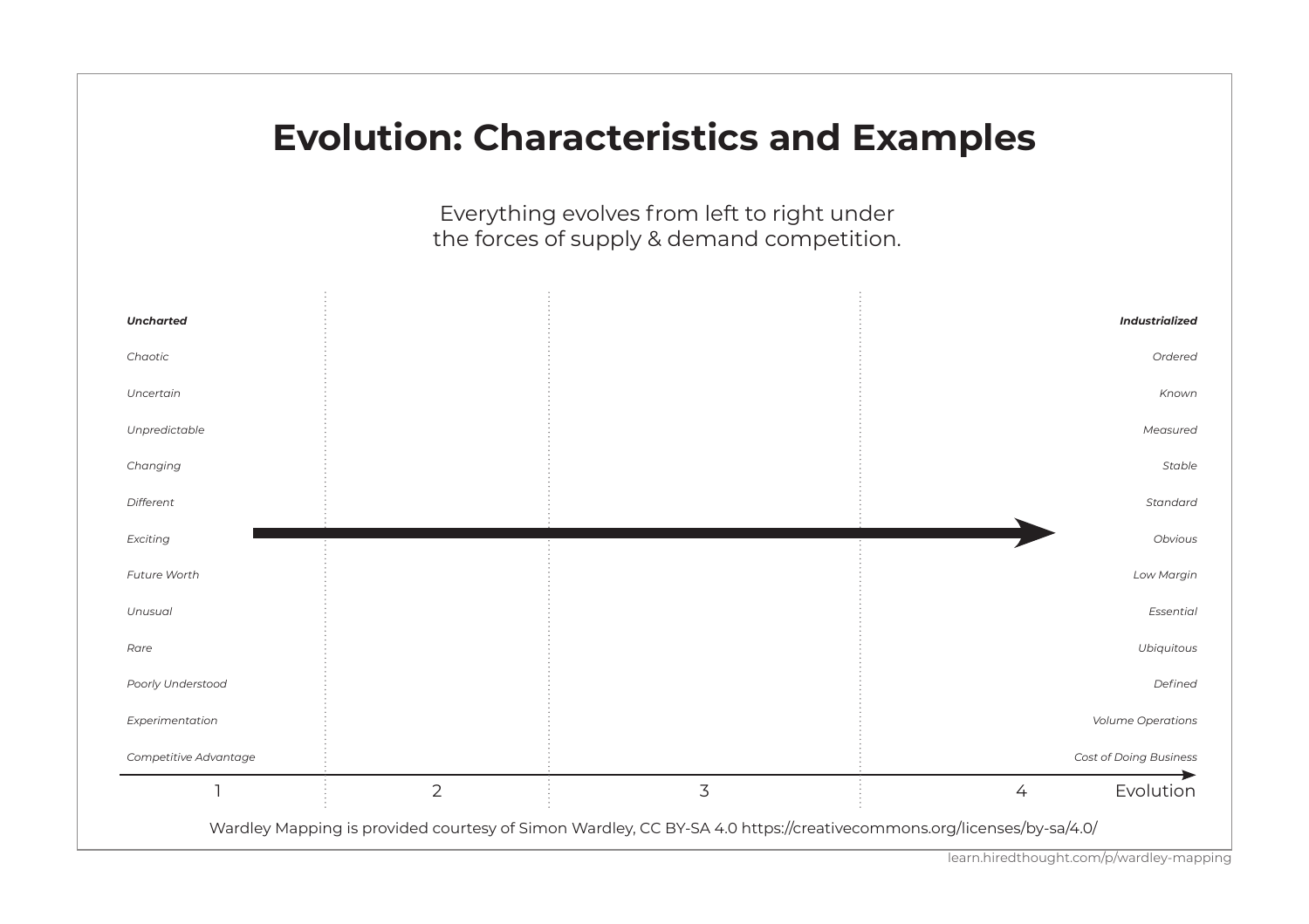|                                                  | Stage 1                                            | Stage 2                                                               | Stage 3                                                           | Stage 4                                              |  |
|--------------------------------------------------|----------------------------------------------------|-----------------------------------------------------------------------|-------------------------------------------------------------------|------------------------------------------------------|--|
| <b>Activities</b>                                | Genesis<br>Custom                                  |                                                                       | Product (+rental)                                                 | Commodity (+utility)                                 |  |
| <b>Practices</b><br>Novel<br>Emerging            |                                                    |                                                                       | Good                                                              | Best                                                 |  |
| Data                                             | Unmodelled                                         | Divergent                                                             | Convergent                                                        | Modelled                                             |  |
| Knowledge                                        | Concept                                            | Hypothesis<br>Theory                                                  |                                                                   | Accepted                                             |  |
| <b>Ubiquity</b>                                  | Rare                                               | Slowly increasing consumption                                         | Rapidly increasing consumption                                    | Widespread and stabilizing                           |  |
| Certainty                                        | Poorly understood                                  | Rapid increases in learning                                           | Rapid increases in use / fit for purpose                          | Commonly understood (in terms of use)                |  |
| <b>Publication Type</b>                          | Normally describe the<br>wonder of the thing       | Build / construct / awareness and<br>learning                         | Maintenance / operations / installation<br>/ features             | Focused on use                                       |  |
| Market                                           | Undefined market                                   | Forming market                                                        | Growing market                                                    | Mature market                                        |  |
| Knowlege<br>Management                           | Uncertain                                          | Learning on use                                                       | Learning on operation                                             | Known / accepted                                     |  |
| <b>Market Perception</b>                         | Chaotic (non linear)                               | Domain of experts                                                     | Increasing expectation of use                                     | Ordered (appearance of being linear / trivial)       |  |
| <b>User Perception</b>                           | Different / confusing /<br>exciting / surprising   | Leading edge / emerging                                               | Common / disappointed if not used or<br>available                 | Standard / expected                                  |  |
| Perception in<br>Industry                        | Competitive advantage /<br>unpredictable / unknown | Competitive advantage / ROI / case<br>examples                        | Advantage through implementation<br>/ features                    | Cost of doing business / accepted                    |  |
| <b>Focus of Value</b>                            | High future worth                                  | Seeking profit / ROI?                                                 | High profitability                                                | High volume / reducing margin                        |  |
| Understanding                                    | Poorly understood /<br>unpredictable               | Increasing understanding /<br>development of measures                 | Increasing education / constant<br>refinement of needs / measures | Believed to be well defined / stable /<br>measurable |  |
| Comparison                                       | Constantly changing / a<br>differential / unstable | Learning from others / testing the<br>water / some evidential support | Feature difference                                                | Essential / operational advantage                    |  |
| <b>Failure</b>                                   | High / tolerated / assumed                         | Moderate / unsurprising but<br>disappointed                           | Not tolerated, focus on constant<br>improvement                   | Operational efficiency and surprised by<br>failure   |  |
| Gambling / driven by gut<br><b>Market Action</b> |                                                    | Exploring a "found" value                                             | Market analysis / listening to customers                          | Metric driven / build what is needed                 |  |
| <b>Efficiency</b>                                | Reducing cost of change<br>(experimentation)       | Reducing cost of waste (learning)                                     | Reducing cost of waste (learning)                                 | Reducing cost of deviation (volume)                  |  |
| <b>Decision Drivers</b>                          | Heritage / culture                                 | Analysis & synthesis                                                  | Analysis & synthesis                                              | Previous experience                                  |  |
|                                                  |                                                    |                                                                       |                                                                   |                                                      |  |

Evolutionary Characteristics Cheat Sheet (adapted by Ben Mosior) is provided courtesy of Simon Wardley, CC BY-SA 4.0 https://creativecommons.org/